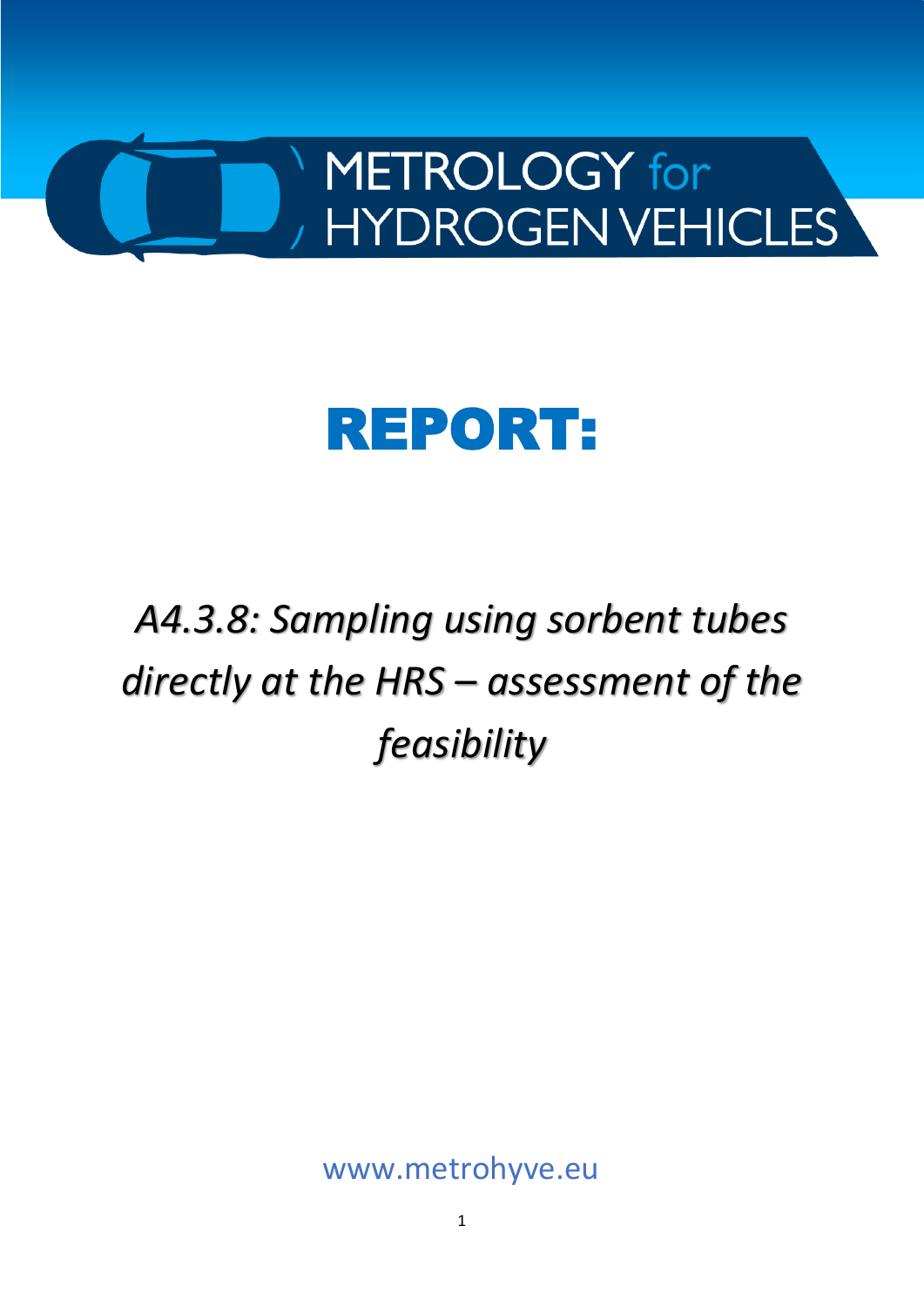This report was written as part of activity A4.3.8 from the EMPIR Metrology for Hydrogen Vehicles (MetroHyVe) project. The three year European project commenced on 1st June 2017 and focused on providing solutions to four measurement challenges faced by the hydrogen industry (flow metering, quality assurance, quality control and sampling). For more details about this project please visit [www.metrohyve.eu.](http://www.metrohyve.eu/)

#### This report was written by:

**Karine Arrhenius** RISE *Karine.arrhenius@ri.se* **Thor A. Aarhaug** SINTEF *taarhaug@sintef.no*

With input from

**Fred Martin Kaaby** IFE *[Fred.Kaaby@ife.no](mailto:Fred.Kaaby@ife.no)*

**Nick Hart** ITM Power *[mjh@itm-power.com](mailto:mjh@itm-power.com)* **Bruno Gozlan** Air Liquide *[bruno.gozlan@airliquide.com](mailto:bruno.gozlan@airliquide.com)*



The EMPIR initiative is co-funded by the European Union's Horizon 2020 research and innovation programme and the EMPIR Participating States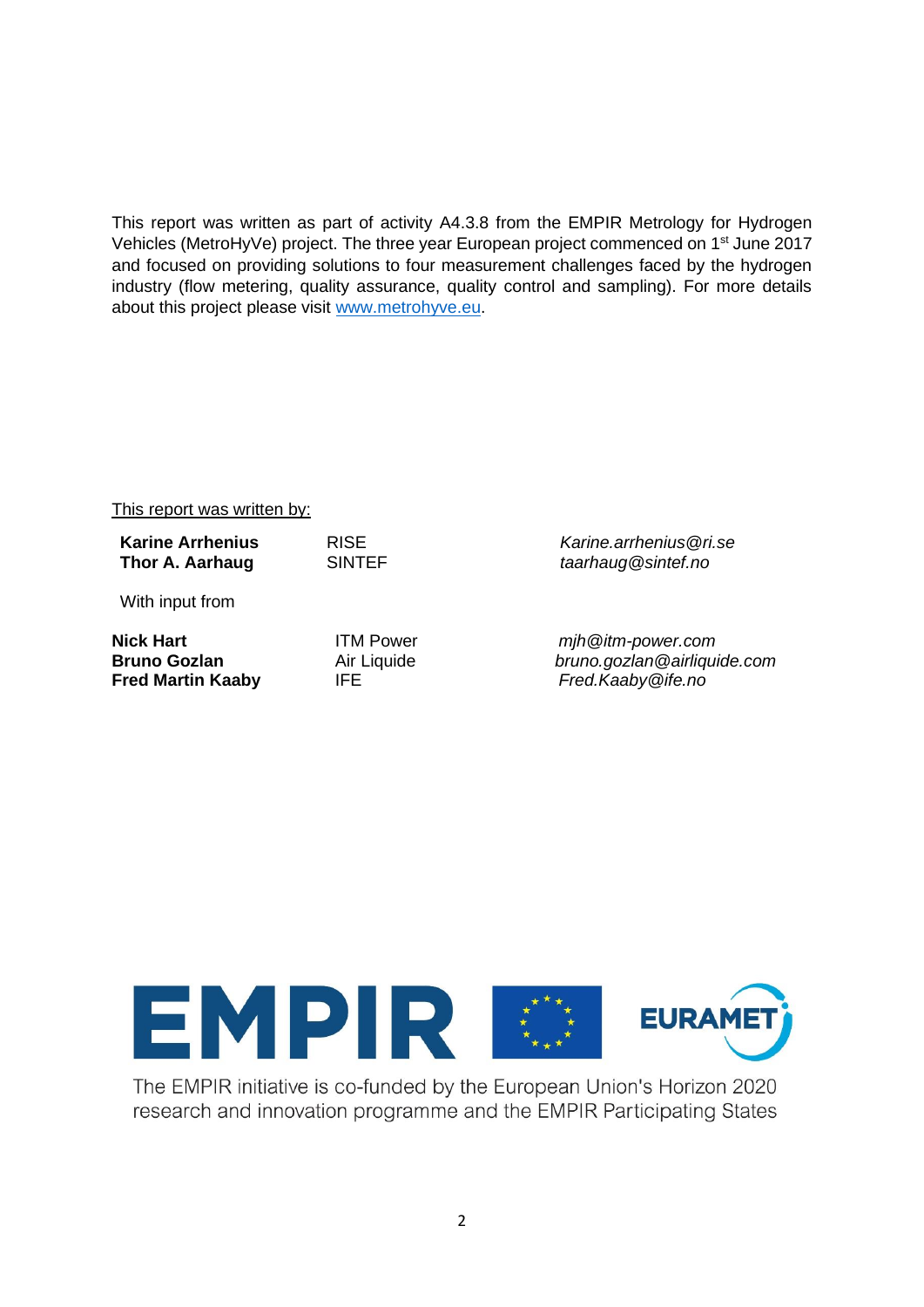## <span id="page-2-0"></span>Contents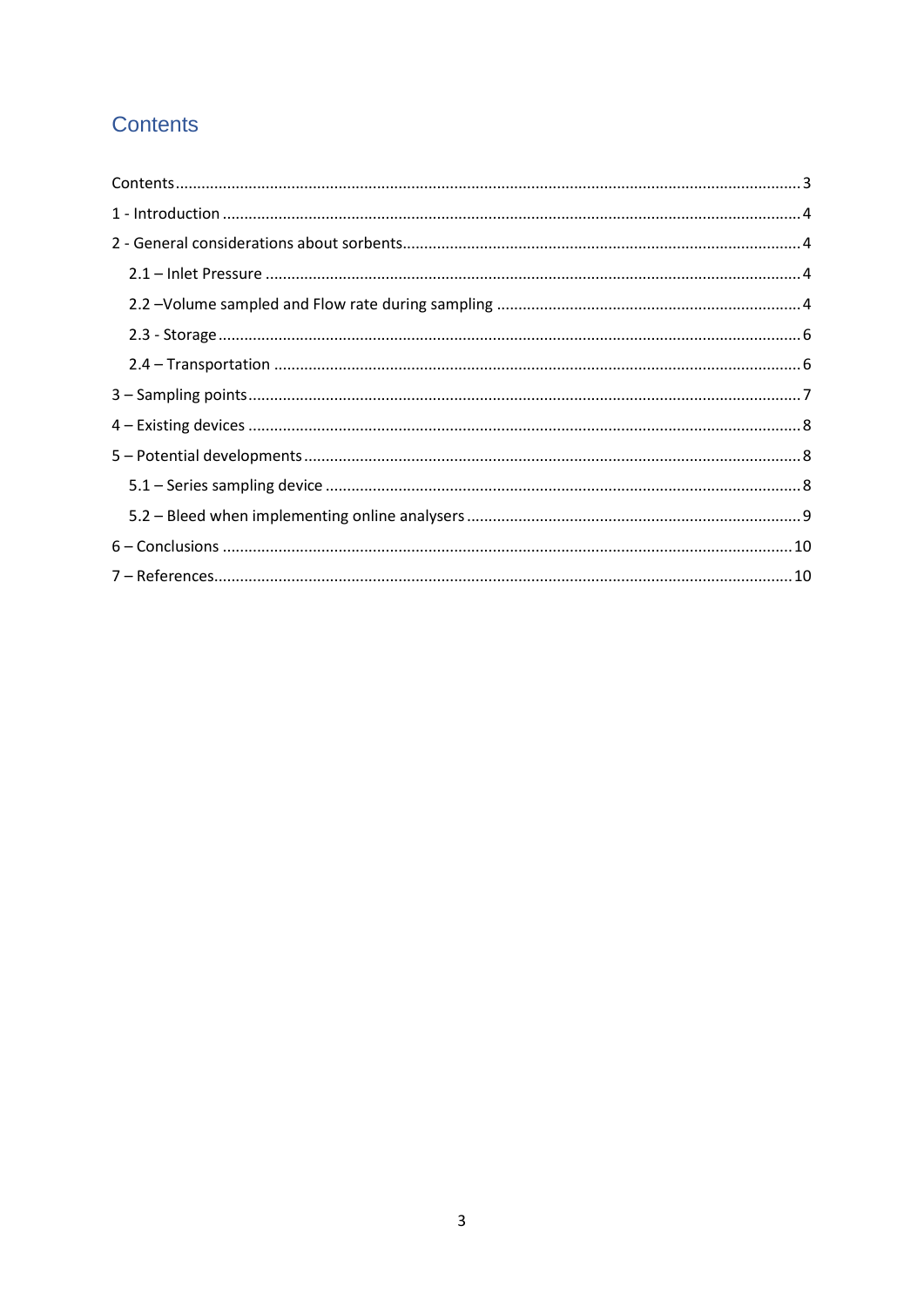## <span id="page-3-0"></span>1 - Introduction

Among the characteristics for the fuel specification that are listed in Table 1 of the standard ISO14687- 2, three are total species: Total hydrocarbons (Methane basis), Total sulphur compound (H2S basis) and halogenated compounds (Halogenate ion basis). Determination of total species is a real analytical challenge from a metrological point of view. A total compounds family cover a large number of species with physical properties (molecular weight, polarity, boiling point…) which vary greatly within the family.

As many of the compounds belonging to the "total" species are organic, using sorbent tubes can allow detecting many compounds of one or more families in one analysis. ; using the right sorbent and the adequate sampling volume, organic impurities belonging to hydrocarbons, halogenated compounds and sulfur compounds will be trapped and retained on the sorbent while the hydrogen will pass through. This will lead to an enrichment of the targeted compounds enabling challenging detection limits to be reached. However, for very volatile compounds such as HCl, H2S, CH4, the method is not recommended.

The efficiency of sorbent tubes has been assessed in activities A4.3.4 (for total halogenated compounds), A4.3.5 (for sulphur compounds) and A4.3.6 (for total hydrocarbons).

Even through the results show that not all compounds belonging to the three total species to be analysed when performing hydrogen purity analysis can be quantified on one unique sorbent, the study clearly shows that the method is promising for total species. A multibed sorbent consisting of Tenax TA (weak), Carboxen 1003 (medium), Carbograph 1 (strong) is shown to be a versatile sorbent suitable for the three "total species"; only a few compounds from each family would need to be analysed using other analytical methods. This method proposed here for total species will not only provide a sum of concentrations but also an identification of which compound(s) is/are actually present in the hydrogen.

In this report, we have assessed the feasibility of sampling on sorbent tubes directly at the station.

## <span id="page-3-1"></span>2 - General considerations about sorbents

#### <span id="page-3-2"></span>**2.1 – Inlet Pressure**

Very few documents discuss the maximum pressure that can be applied at the inlet of the sorbent tube.

According to Markes International [1], specialist of analytical desorption instrumentation, there is no clear limit for the pressure in the inlet of sorbent tubes. However, if high pressure source is connected directly to the sorbent tube, this quick release would result in a very high flow rate. This high flow through the tube could severely damage the tube by pushing the sorbent out. Therefore Markes would recommend having a 2-stage regulator in-line to step down the pressure.

However when reducing the pressure, risk for adsorption in the regulator must carefully be assessed and it may require using treated regulators.

Markes is currently performing a study where sorbents are tested at pressures up to 8 bar. Even higher pressures are now tested. However, it is impossible to work with tubes at the pressure delivered at the station, 700 bar.

In any cases, some precautions need to be taken: the tube should for example have retainer on both sides of the sorbent (but it should be insured that compounds do not adsorb on the retainer at the inlet) and the material for the tubes need to be approved for the pressure.

#### <span id="page-3-3"></span>**2.2 –Volume sampled and Flow rate during sampling**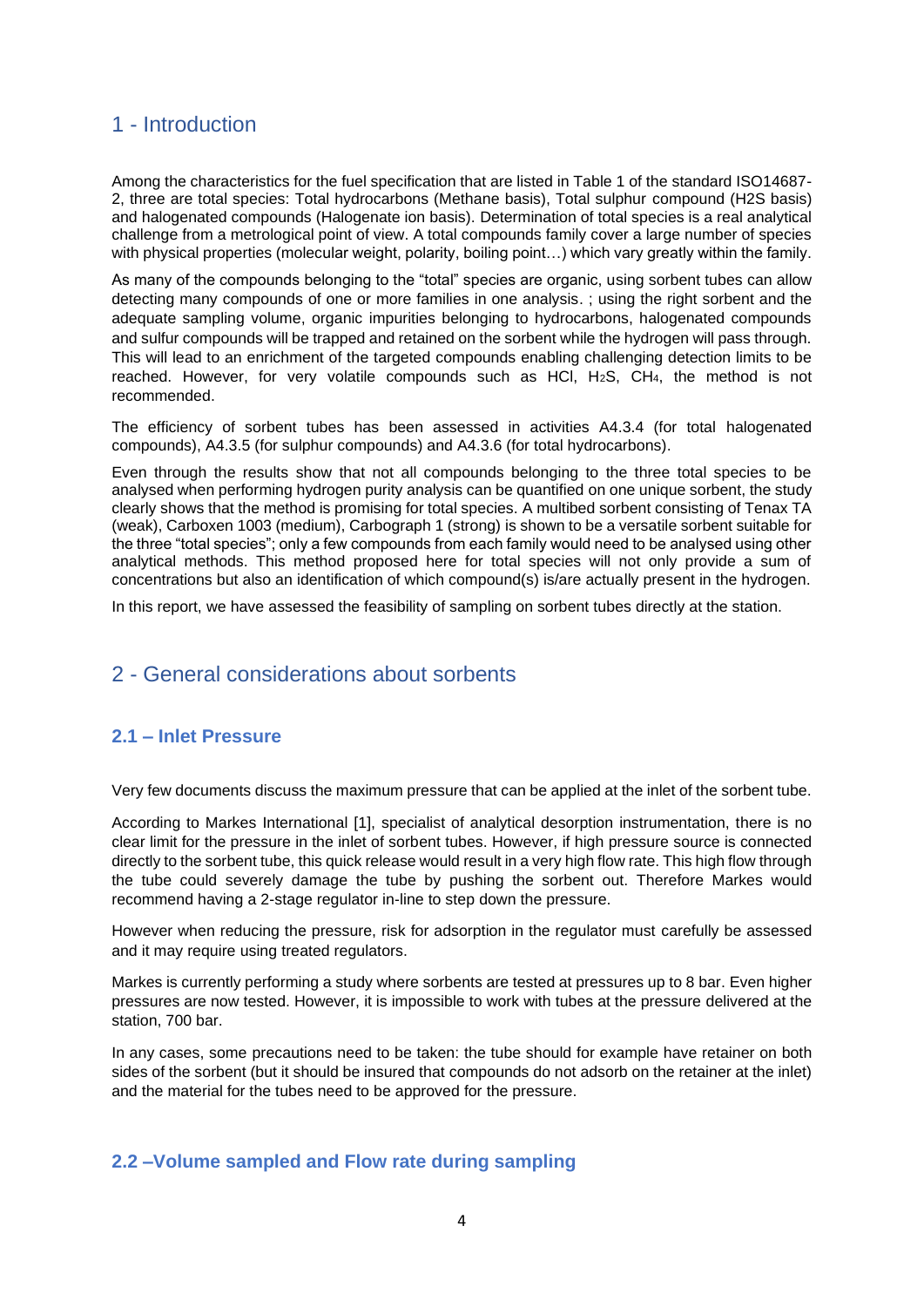The detection limit obtained when using thermal desorption is proportional to the volume sampled, the larger volume sampled is the lowest the detection limit is. However, for a given analyte, there is a maximum volume that can be sampled before the analyte passes out the back end of the sorbent bed (breakthrough).

For each sorbent there is an optimal range of flow rates but a typical range is between 10 and 250 ml/min. If the flow rate is too high, the analytes wouldn´t have enough time to interact with the sorbent material and if the flow rate is too low, there is a risk of back-diffusion.

The volumes needed to reach the thresholds set in ISO14687-2 [2] for hydrocarbons, sulfur compounds and halogenated compounds have been estimated based on several assumptions:

Assumption 1: Quantification limit for the method

The quantification limit shall be less than or equal to the limits (also called threshold values) stated in the standard ISO14687-2. A criterion for acceptation is presented in ISO/CD 21087:2017 as: LOQ + uLOQ < limits in ISO14687-2.; for the calculation, uLOQ was estimated to be 50%. The instrument´s required limit of quantification is presented in table 1:

| <b>Components</b>                                                       | Instrument's<br>required LOQ<br>(µmol/mol) |
|-------------------------------------------------------------------------|--------------------------------------------|
| Total hydrocarbons (CH4 basis)                                          |                                            |
| Total Sulphur compounds (H2S,<br>COS, CS2 and mercaptans as a<br>basis) | 0.003                                      |
| Total halogenated compounds<br>(Hbr, HCI, Cl2 or organic halides)       | 0.03                                       |

*Table 1: instrument´s required limit of quantification based on assumption 1*

Assumption 2: Limit of quantification for individual compounds

Very few documents treat the problematic of the LOQ for individual compounds in a family. However, this is somehow a bit similar to the problem of missing data. In this case, it is common to use the method of the replacement where every value below LOQ is replaced by a constant such as LOQ/2 (or LOQ/√2). In this case, the LOQ individual was chosen to be half of the LOQ for the total species (see table 2).

|                          | umol/mol | nmol/mol      |
|--------------------------|----------|---------------|
| Hydrocarbon (µmol C/mol) | 0.5      | 500           |
| Sulphur                  | 0.0015   | $1.5^{\circ}$ |
| Halogenated              | 0.015    | 15            |

Assumption 3: Typical LOQs in thermal desorption

For the calculation, it was assumed that the LOQ for any compound in thermal desorption/GC is 2 ng.

Using the three assumptions, the volume of hydrogen to be sampled on sorbent tubes to reach the thresholds set in ISO14687-2 is presented in table 3 for the compounds that are studied in this task.

*Table 3: Calculation of the volume of hydrogen to be sampled on sorbent tubes to reach the thresholds set in ISO14687-2*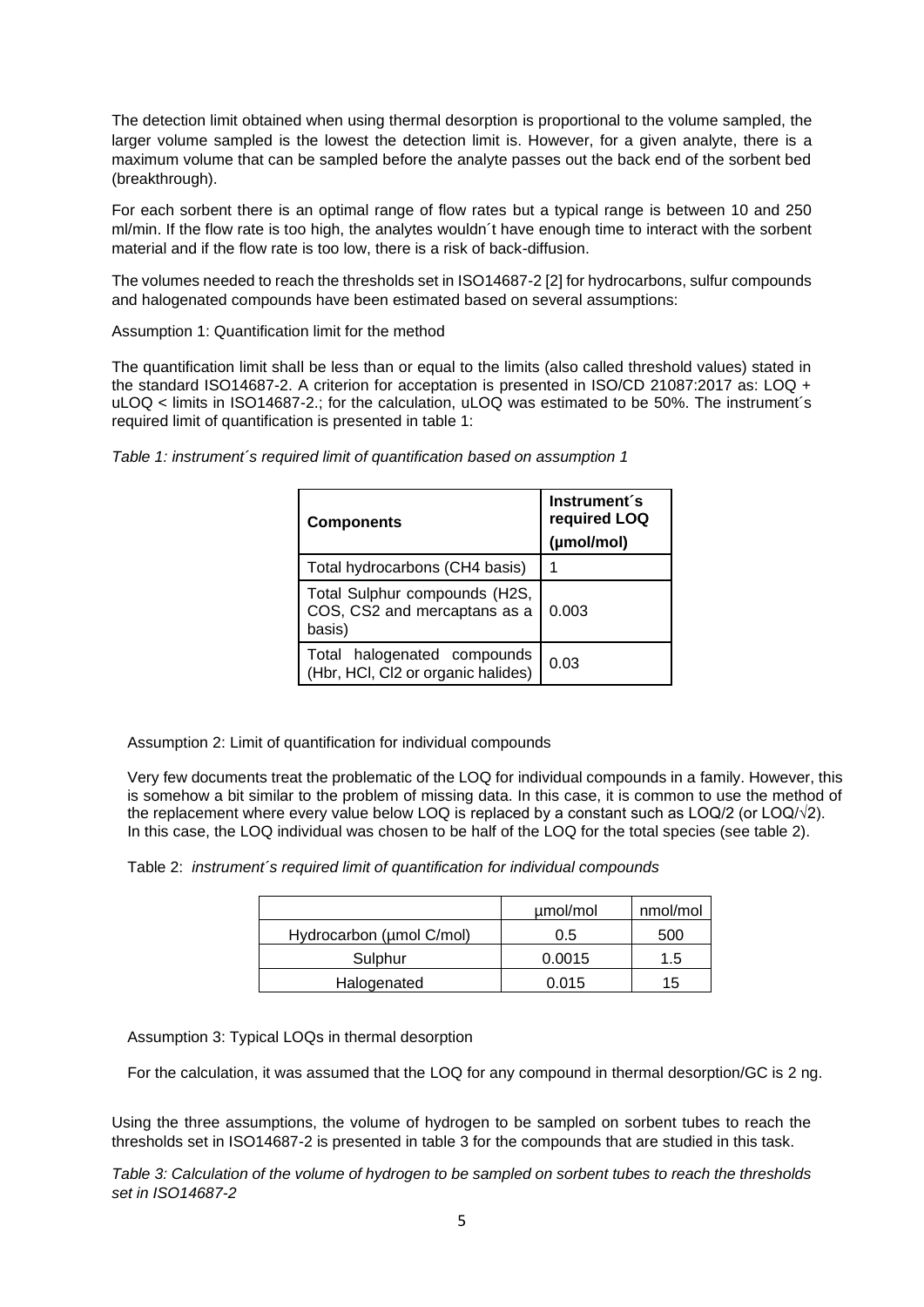|                             |          | of<br>hydrogen<br>ml<br>to |
|-----------------------------|----------|----------------------------|
|                             | nmol/mol | sample                     |
| Methane                     | 500      | 6                          |
| Ethane                      | 250      | 6                          |
| Propane                     | 160      | $\overline{7}$             |
| <b>Butanes</b>              | 125      | 7                          |
| Acetone                     | 160      | 5                          |
| Methanol                    | 500      | 3                          |
| Ethanol                     | 250      | 4                          |
| Octane                      | 60       | $\overline{7}$             |
| Decane                      | 50       | $\overline{7}$             |
| Dichloromethane             | 15       | 38                         |
| Tetrachloroethylene         | 15       | 20                         |
| Tetrachlorohexafluorobutane | 15       | 11                         |
| Dichlorobenzene             | 15       | 22                         |
| Carbonyl sulphide           | 1.5      | 543                        |
| Carbon disulphide           | 1.5      | 429                        |
| Tert-butyl mercaptan        | 1.5      | 362                        |
| Tetrahydrothiophene         | 1.5      | 370                        |
| Methyl-mercaptan            | 1.5      | 679                        |

Very small volumes need to be sampled for both hydrocarbons and halogenated hydrocarbons. However, due to the low threshold set for sulfur compounds, this volume is significantly higher for sulphur compounds.

#### <span id="page-5-0"></span>**2.3 - Storage**

Sampled sorbent tubes should always be capped using  $\frac{1}{4}$ " brass Swagelok-type screw caps fitted with PTFE ferrules [3]. The tubes should always be stored in as clean an atmosphere as possible. As an additional precaution, the tubes can be wrapped in uncoated aluminium foil.

If the sorbent contains more than one sorbent, refrigeration is recommended to minimize risk of middlevolatility analytes migrating from weaker to stronger sorbents during storage.

#### <span id="page-5-1"></span>**2.4 – Transportation**

It is recommended to use field (transport) blanks [4] that are transported with the tubes to be used for sample collection. Once at the sampling location, all the processes carried out on the sampling tubes (unwrapping, uncapping, recapping, rewrapping etc) except sample collection itself, should also be carried out on the field blanks. They provide important controls for all tube handling storage and transport procedures.

One great advantage of tubes is that they are small, convenient and readily transported. In many cases, regular postal service can be used [5].this recommendation when sampling air is most probably applicable also in the case of hydrogen as hydrogen will not be retained on the sorbent.

Tubes should be transported to and from the sampling location inside a dedicated storage container.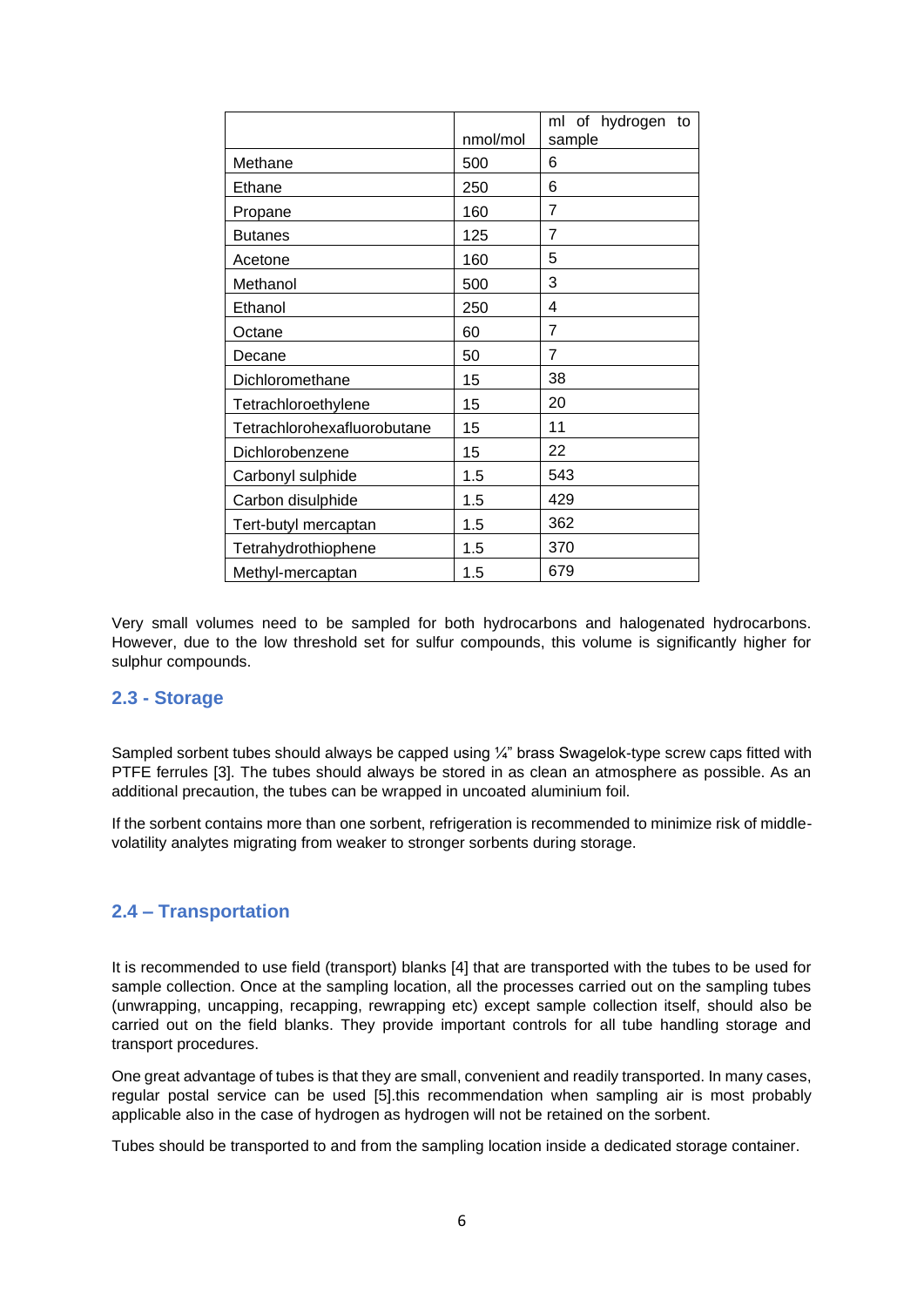## <span id="page-6-0"></span>3 – Sampling points

According to ISO21087, samples should be collected at the HRS nozzle and be representative of the duration of the refuelling protocol. Transfer or sample from original vessel should be avoided to minimize risk of impurity losses as well as contamination. Thus, the transfer from the original vessel to sorbent tubes is not prohibited. However if transfer is performed, it shall be documented with relevant data like vessel type and time before and after transfer.

The transfer will require connecting a regulator to the original cylinder to reduce the pressure so as the pressures and flow are reasonable at the inlet of the sorbent tube. The sampling line must also include a mass flowmeter or a mass flow regulator to control the flow across the tube. The transfer must be performed safely. ISO21087 refers to ISO19880-1 Annex I regarding sampling strategies. A safety perimeter should be established preventing public access no closer than 8 meters as a default to the HRS sampling device and the ventilation assembly.

Taking samples on sorbent tubes directly at the nozzle is currently not an easy task. There is currently no implementation of sampling onto sorbent tubes at stations. A possibility would be to sample during the "pressure pulse" at the start of the refuelling as the volume of gas to sample on sorbent is relatively low. The startup phase of the refuelling ensures a safe connection between the nozzle and vehicle receptacle. The dispenser sends a startup connection pulse after verifying the coupling between the receptacle and the nozzle. The initial vehicle tank pressure is detected with an initial pressure pulse. A second pressure pulse is used to estimate the volume of the vehicle tank, and to detect any leaks. No more than 200 grams of hydrogen is allowed to flow into the HFCEV tank during this phase. However, to control precisely the volume on the tubes would be challenging.



*\*From presentation "An introduction to SAE Hydrogen Fueling Standardization, https://www.energy.gov/eere/fuelcells/webinar-introduction-sae-hydrogen-fueling-standardization*

In all cases, sampling from the nozzle on sorbent tubes will require extensive changes of the fueling process (otherwise, the control system of the dispenser will shut down) which may require manual sampling in maintenance mode, which is technically difficult to implement. A main limitation would be for the pressure reduction to lower than 10 bar. This operation will also require a stringent purging process afterwards to eliminate eventual contaminants (mostly air and water) that could be introduced due to change in the fueling process.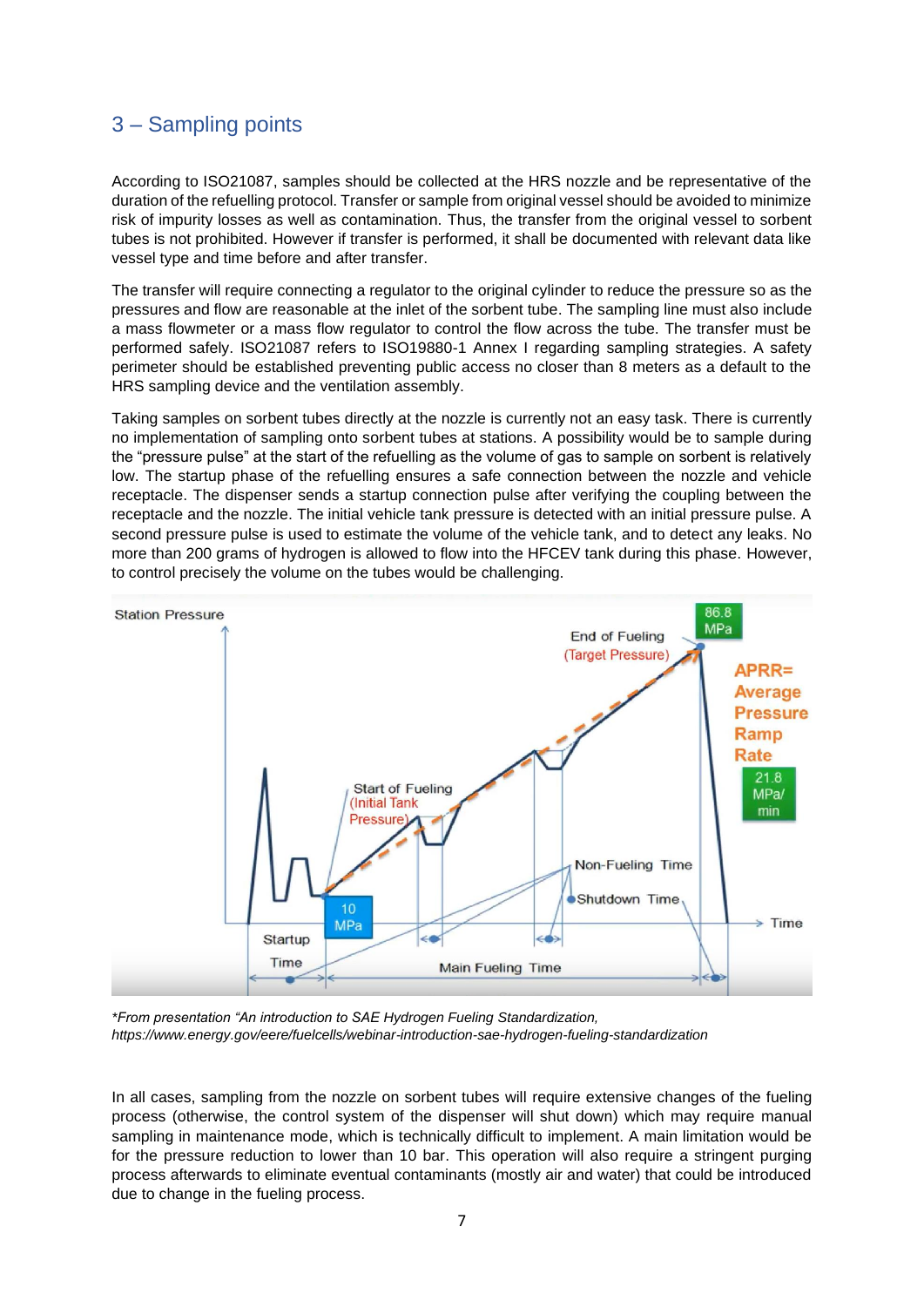As a joint effort between IFE (MetroHyVe) and SINTEF (HYDRAITE), a meeting was held in 2018 to discuss the possibilities to combine sampling from the nozzle and sampling onto sorbent tubes. A concept making use of the hydrogen volume that is vented after sampling was discussed.

## <span id="page-7-0"></span>4 – Existing devices

Argonne National Laboratory [6] has developed one strategy for detecting impurities in hydrogen. The strategy uses an enrichment device that employs a pressure-swing adsorption cycle. The sample passed through a bed of sorbents at high pressure so that the impurities are adsorbed on the sorbent surface. Releasing the pressure in the sorbent chamber then releases the impurities into the gas phase to elevate their concentrations in that space. The enrichment factor for each gas species depends on the sorbent and the gas species used in the pressure-swing enrichment device (typically more than one order of magnitude).

An email was sent to obtain more information on the sorbent used here; however no answer was received.

## <span id="page-7-1"></span>5 – Potential developments

#### <span id="page-7-2"></span>**5.1 – Series sampling device**

Sampling on sorbent tubes could be performed using the series sampling device during the release of the pressure after sampling the cylinders.



If a tee connector is added after the check valve (16), a part of the flow could pass through different sorbent tubes as long as a flowmeter (preferably a mass flow controller) is added to the new added line.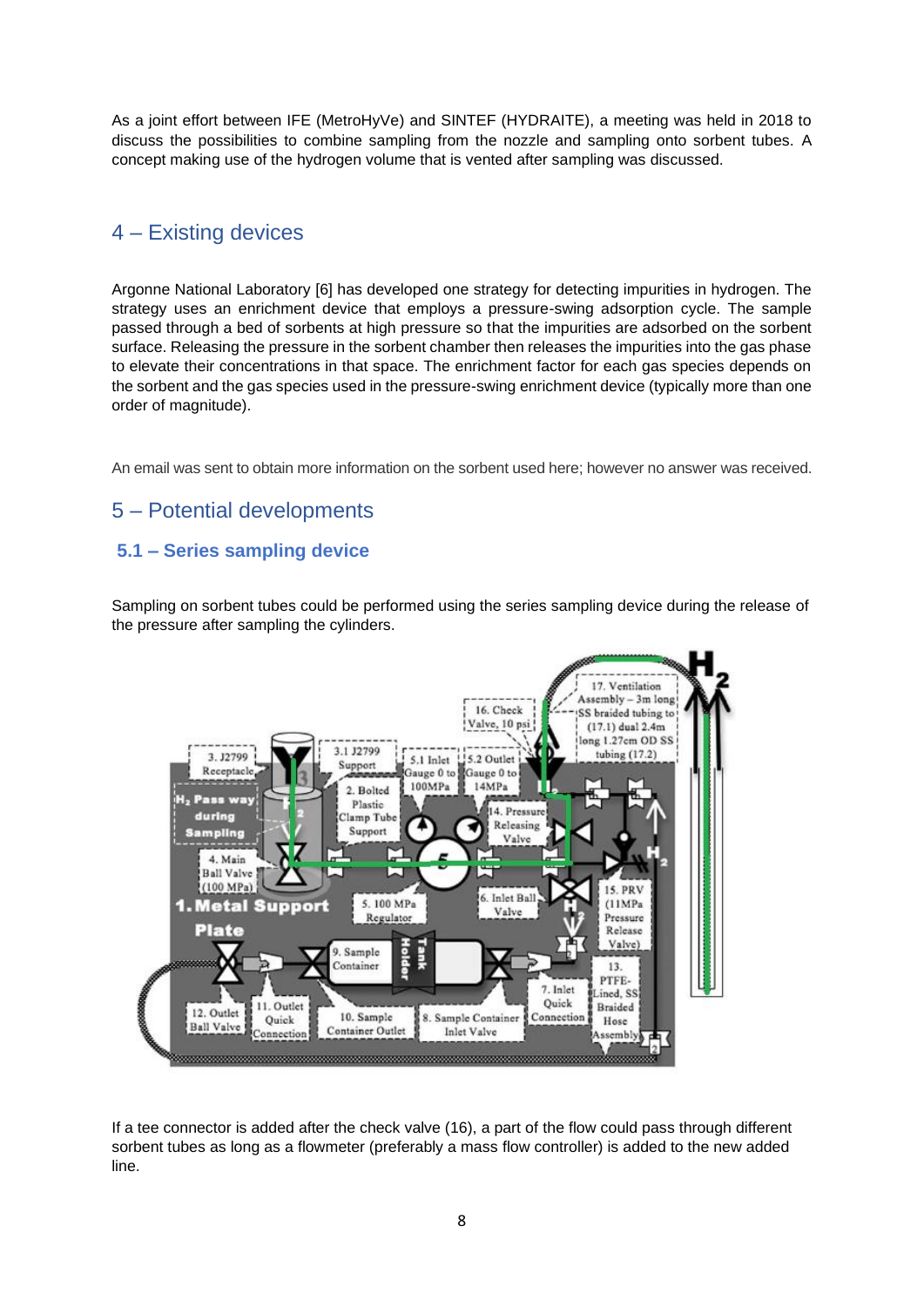#### <span id="page-8-0"></span>**5.2 – Bleed when implementing online analysers**

The implementation of online hydrogen fuel quality control has been investigated as part of the MetroHyVe project as the information from one or several sensors could provide valuable and direct information about the quality of the hydrogen dispensed.

A design for a bleed from HRS was created as part of the MetroHyVe and HYDRAITE joint effort. The design is presented in the following figure.



IFE designed a possible a high-pressure bleed that could be implemented at their station after the chiller. A pressure regulator would reduce the pressure to fit FTIR and GC-TCD instruments that could be installed and operated onsite. With this set-up, it is possible to adapt/control the volume of gas passing through sorbent tubes by adding flow controllers. Online analysis results could then be compared for some compounds to the results from the TD analysis.



- Shut-off valve (Full HRS pressure rating)  $1)$
- $2)$ Pressure reduction valve, target pressure 1-20 bar
- 3) Safety release valve
- Needle valve to regulate flow to equipment 4)